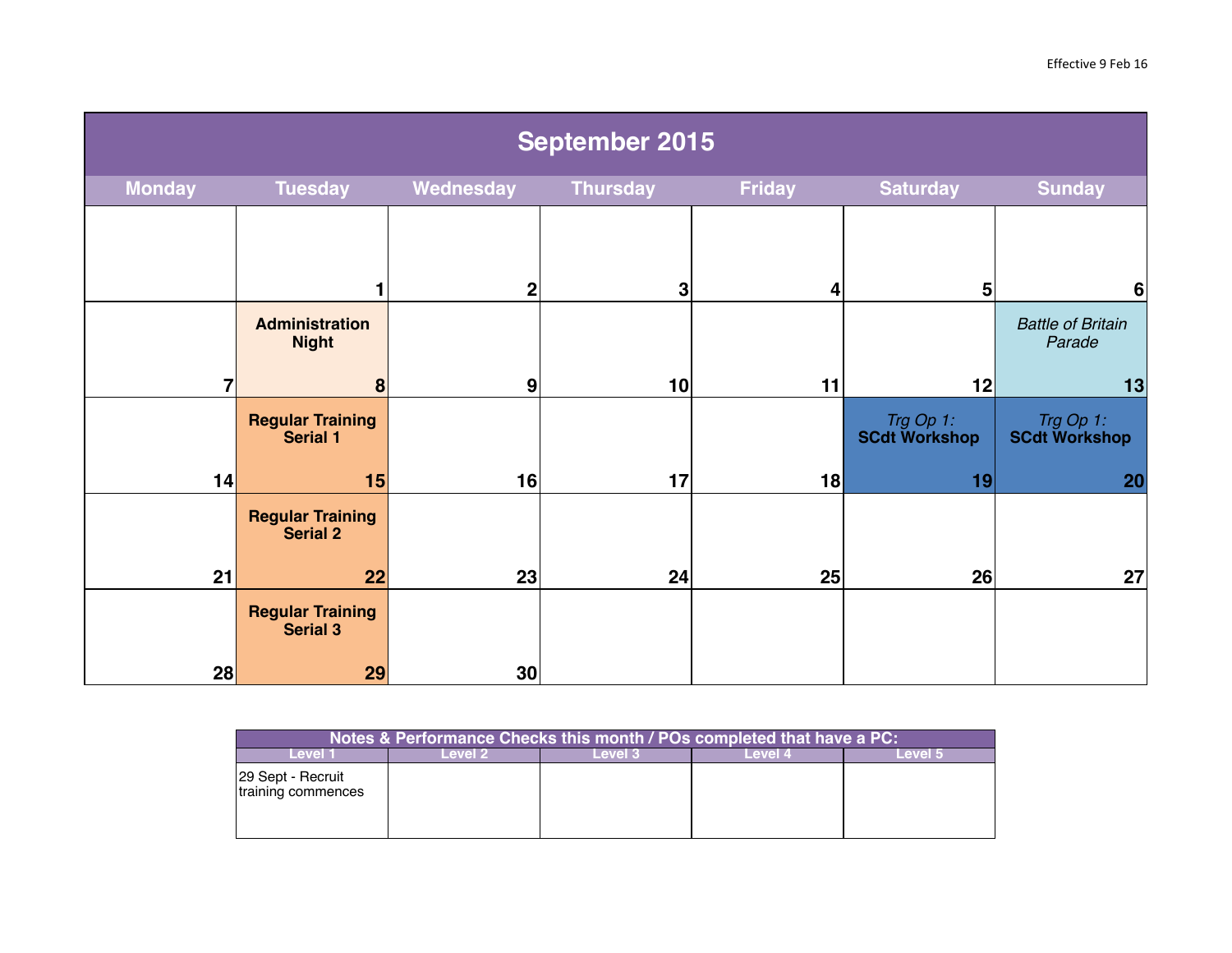| October 2015   |                                            |                |                 |                      |                                      |                          |  |  |
|----------------|--------------------------------------------|----------------|-----------------|----------------------|--------------------------------------|--------------------------|--|--|
| <b>Monday</b>  | <b>Tuesday</b>                             | Wednesday      | <b>Thursday</b> | <b>Friday</b>        | <b>Saturday</b>                      | <b>Sunday</b>            |  |  |
|                |                                            |                |                 |                      | Trg Op 2:<br><b>Summer Biathlon</b>  |                          |  |  |
|                |                                            |                | 1               | $\mathbf 2$          | 3                                    | 4                        |  |  |
|                | <b>Regular Training</b><br><b>Serial 4</b> |                |                 |                      |                                      |                          |  |  |
| 5 <sub>5</sub> | 6                                          | $\overline{7}$ | 8               | 9                    | 10                                   | 11                       |  |  |
|                | <b>Regular Training</b><br><b>Serial 5</b> |                |                 |                      |                                      | <b>Gliding (all day)</b> |  |  |
| 12             | 13                                         | 14             | 15              | 16                   | 17                                   | 18                       |  |  |
|                | <b>Regular Training</b><br><b>Serial 6</b> |                |                 | Level 5<br>Workshops | Trg Op 3:<br><b>Recruit Workshop</b> | Level 5<br>Workshops     |  |  |
| 19             | 20                                         | 21             | 22              | 23                   | 24                                   | 25                       |  |  |
|                | <b>Regular Training</b><br><b>Serial 7</b> |                |                 |                      |                                      |                          |  |  |
| 26             | 27                                         | 28             | 29              | 30                   | 31                                   |                          |  |  |

| Notes & Performance Checks this month / POs completed that have a PC: |                                                     |              |               |               |  |  |  |  |  |
|-----------------------------------------------------------------------|-----------------------------------------------------|--------------|---------------|---------------|--|--|--|--|--|
| Level 1                                                               | Level 2.                                            | Level 3      | Level 4       | Level 5       |  |  |  |  |  |
| $113$ Oct - CFA<br>127 Oct - Police<br>Idemonstration                 | 113 Oct - CFA<br>127 Oct - Police<br>Idemonstration | 13 Oct - CFA | 113 Oct - CFA | '13 Oct - CFA |  |  |  |  |  |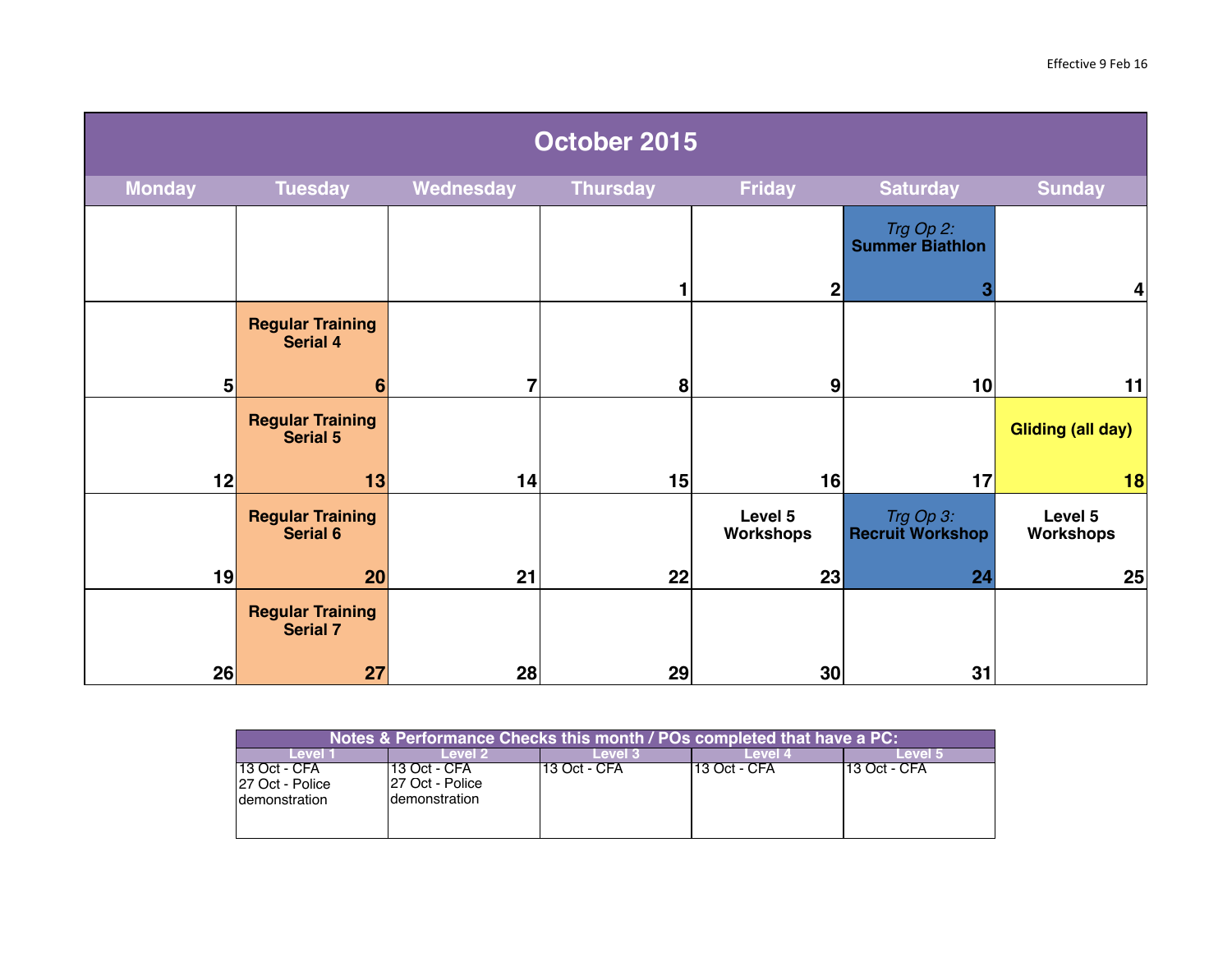| November 2015                     |                                             |           |                 |                              |                              |                                        |  |  |
|-----------------------------------|---------------------------------------------|-----------|-----------------|------------------------------|------------------------------|----------------------------------------|--|--|
| <b>Monday</b>                     | <b>Tuesday</b>                              | Wednesday | <b>Thursday</b> | <b>Friday</b>                | <b>Saturday</b>              | <b>Sunday</b>                          |  |  |
|                                   |                                             |           |                 |                              |                              | <b>Gliding (all day)</b>               |  |  |
|                                   |                                             |           |                 |                              |                              |                                        |  |  |
|                                   | CO's Parade #1                              |           |                 |                              |                              | Remembrance<br><b>Sunday Parade</b>    |  |  |
| $\mathbf{2}$                      | 3                                           | 4         | 5 <sup>1</sup>  | 6                            | 7                            | $\boldsymbol{8}$                       |  |  |
|                                   | <b>Regular Training</b><br><b>Serial 8</b>  |           |                 | Trg Op 4:<br><b>Fall FTX</b> | Trg Op 4:<br><b>Fall FTX</b> | Trg Op 4:<br><b>Fall FTX</b>           |  |  |
| 9                                 | 10                                          | 11        | 12              | 13                           | 14                           | 15                                     |  |  |
|                                   | <b>Regular Training</b><br><b>Serial 9</b>  |           |                 |                              |                              |                                        |  |  |
| 16                                | 17                                          | 18        | 19              | 20                           | 21                           | 22                                     |  |  |
|                                   | <b>Regular Training</b><br><b>Serial 10</b> |           |                 |                              |                              | Trg Op 5:<br><b>Airport Famil. Day</b> |  |  |
| 23                                | 24                                          | 25        | 26              | 27                           | 28                           | 29                                     |  |  |
| Deadline for Flying<br>Exam names |                                             |           |                 |                              |                              |                                        |  |  |
| 30 <sup>1</sup>                   |                                             |           |                 |                              |                              |                                        |  |  |

| Notes & Performance Checks this month / POs completed that have a PC: |                        |                    |                         |                                                                                                                              |  |  |  |  |  |
|-----------------------------------------------------------------------|------------------------|--------------------|-------------------------|------------------------------------------------------------------------------------------------------------------------------|--|--|--|--|--|
| _evel 1                                                               | Level 2.               | Level 3            | Level 4                 | Level 5                                                                                                                      |  |  |  |  |  |
|                                                                       |                        |                    |                         | 17 Nov - Sports night at 17 Nov - Sports night at 17 Nov - Sports night at 17 Nov - Sports night at 17 Nov - Sports night at |  |  |  |  |  |
| Springz Windsor                                                       | 24 Springz Windsor     | 24 Springz Windsor | 24 Springz Windsor      | 24 Springz Windsor<br>24 l                                                                                                   |  |  |  |  |  |
| INov - Det visit                                                      | <b>Nov</b> - Det visit | INov - Det visit   | <b>INov - Det visit</b> | <b>Nov - Det visit</b>                                                                                                       |  |  |  |  |  |
|                                                                       |                        |                    |                         |                                                                                                                              |  |  |  |  |  |
|                                                                       |                        |                    |                         |                                                                                                                              |  |  |  |  |  |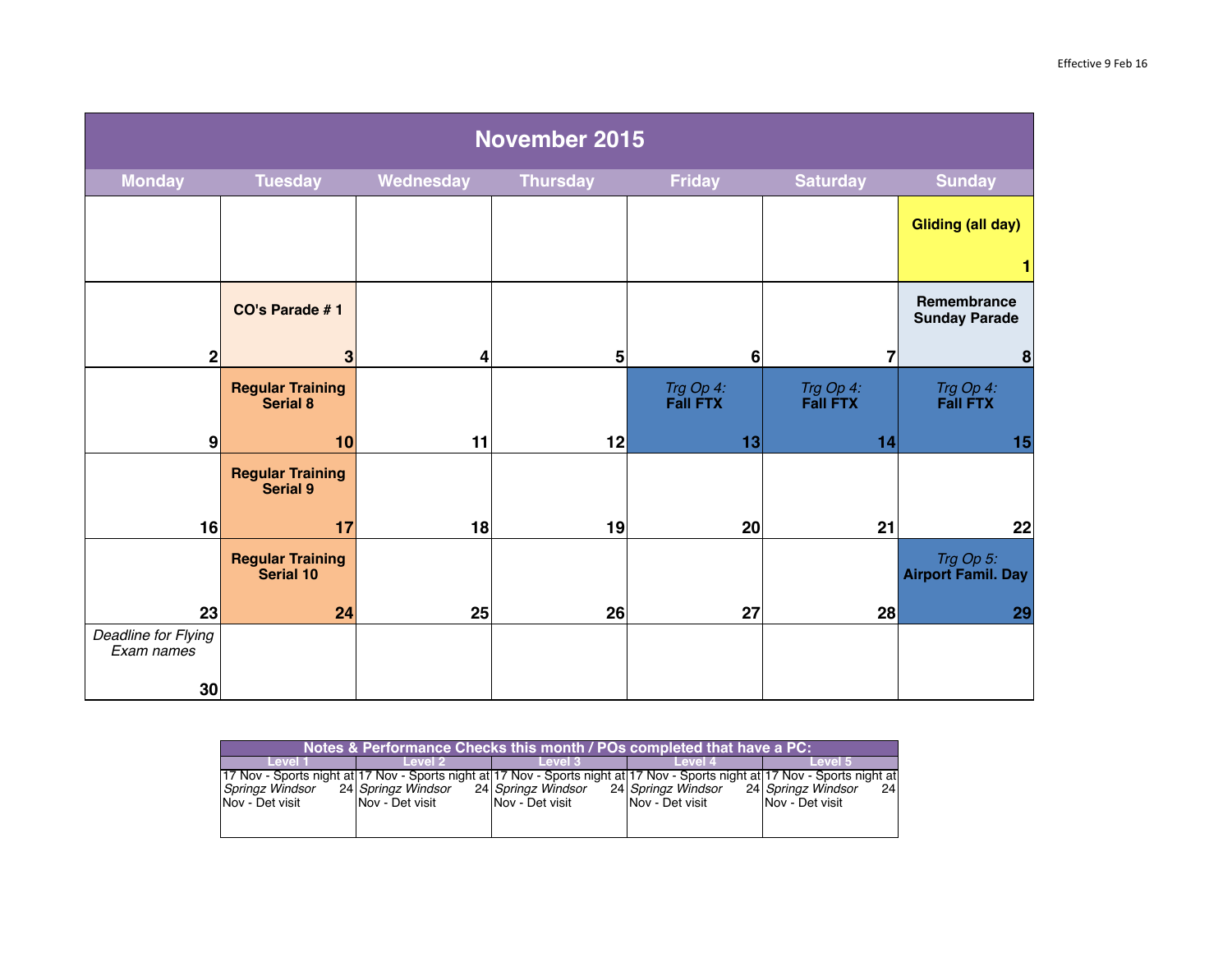| December 2015  |                                             |             |                 |                                         |                               |                 |  |  |
|----------------|---------------------------------------------|-------------|-----------------|-----------------------------------------|-------------------------------|-----------------|--|--|
| <b>Monday</b>  | <b>Tuesday</b>                              | Wednesday   | <b>Thursday</b> | <b>Friday</b>                           | <b>Saturday</b>               | <b>Sunday</b>   |  |  |
|                | <b>Regular Training</b><br><b>Serial 11</b> |             |                 |                                         |                               |                 |  |  |
|                |                                             | $\mathbf 2$ | 3               | 4                                       | 5                             | $6\phantom{1}6$ |  |  |
|                | <b>Regular Training</b><br><b>Serial 12</b> |             |                 | <b>National CSTC</b><br>apps due to Det | Ridgetown<br>Christmas Parade |                 |  |  |
| $\overline{7}$ | 8                                           | 9           | 10 <sup>1</sup> | 11                                      | 12                            | 13              |  |  |
|                | <b>Christmas Party</b>                      |             |                 |                                         |                               |                 |  |  |
| 14             | 15                                          | 16          | 17              | 18                                      | 19                            | 20              |  |  |
|                | Stand-Down #1<br><b>Christmas Break</b>     |             |                 |                                         |                               |                 |  |  |
| 21             | 22                                          | 23          | 24              | 25                                      | 26                            | 27              |  |  |
|                | Stand-Down # 2<br><b>Christmas Break</b>    |             |                 |                                         |                               |                 |  |  |
| 28             | 29                                          | 30          | 31              |                                         |                               |                 |  |  |

| Notes & Performance Checks this month / POs completed that have a PC: |                       |                              |                                                |                                                                                         |  |  |  |  |  |
|-----------------------------------------------------------------------|-----------------------|------------------------------|------------------------------------------------|-----------------------------------------------------------------------------------------|--|--|--|--|--|
| Level 1                                                               | Level 2               | Level 3                      | Level 4                                        | Level 5                                                                                 |  |  |  |  |  |
| 8 Dec - Sports night                                                  | 18 Dec - Sports night | <b>18 Dec - Sports night</b> | 8 Dec - Sports night<br>115 Dec - PO 408 ENDSI | 8 Dec - Sports night<br>1 Dec - PO 303 ENDS   15 Dec - PO 403 ENDS 15 Dec - PO 403 ENDS |  |  |  |  |  |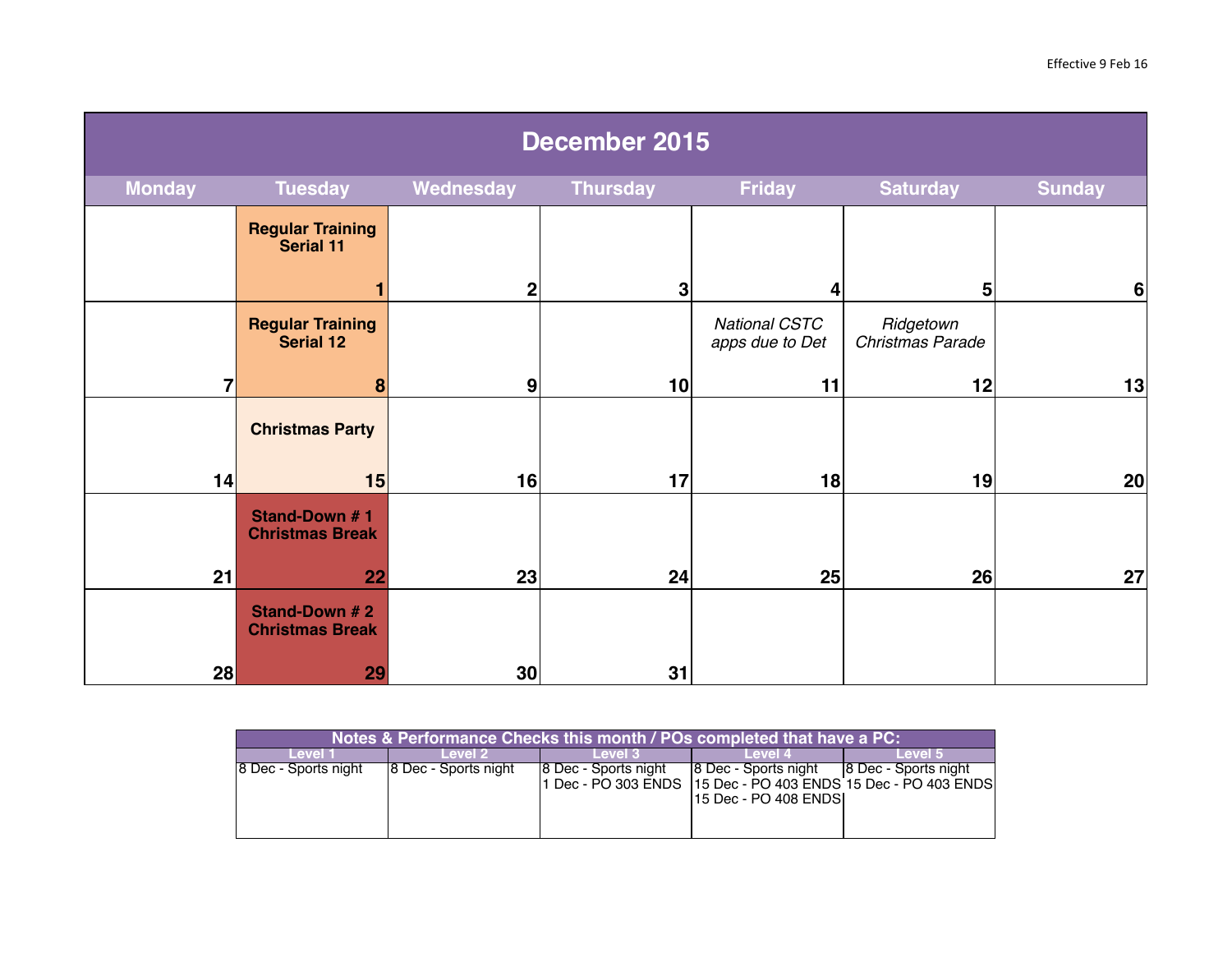| <b>January 2016</b> |                                             |                 |                 |               |                                                                              |               |  |  |
|---------------------|---------------------------------------------|-----------------|-----------------|---------------|------------------------------------------------------------------------------|---------------|--|--|
| <b>Monday</b>       | <b>Tuesday</b>                              | Wednesday       | <b>Thursday</b> | <b>Friday</b> | <b>Saturday</b>                                                              | <b>Sunday</b> |  |  |
|                     |                                             |                 |                 |               |                                                                              |               |  |  |
|                     | <b>Regular Training</b><br><b>Serial 13</b> |                 |                 |               | $\mathbf{2}$<br>Flying Schol. Exams<br>& Squadron Effective<br>Speaking Comp | $\mathbf{3}$  |  |  |
| 4                   | 5                                           | $6\phantom{1}6$ | 7               | 8             | 9                                                                            | 10            |  |  |
|                     | <b>Regular Training<br/>Serial 14</b>       |                 |                 |               | Trg Op 7:<br><b>Curling</b>                                                  |               |  |  |
| 11                  | 12                                          | 13              | 14              | 15            | 16                                                                           | 17            |  |  |
|                     | <b>Regular Training</b><br>Serial 15        |                 |                 |               | Marksmanship Zone<br>Shoot                                                   |               |  |  |
| 18                  | 19                                          | 20              | 21              | 22            | 23                                                                           | 24            |  |  |
|                     | <b>Regualr Training</b><br><b>Serial 16</b> |                 |                 |               |                                                                              |               |  |  |
| 25                  | 26                                          | 27              | 28              | 29            | 30 <sub>2</sub>                                                              | 31            |  |  |

| Notes & Performance Checks this month / POs completed that have a PC: |                       |                       |                                                     |         |  |  |  |  |  |
|-----------------------------------------------------------------------|-----------------------|-----------------------|-----------------------------------------------------|---------|--|--|--|--|--|
| Level 1                                                               | Level 2               | Level 3               | Level 4                                             | Level 5 |  |  |  |  |  |
| 19 Jan - Sports night<br>126 Jan - Recruit<br>training commences      | 19 Jan - Sports night | 19 Jan - Sports night | 26 Jan - HMCS Hunter 26 Jan - HMCS Hunter<br>'visit | visit   |  |  |  |  |  |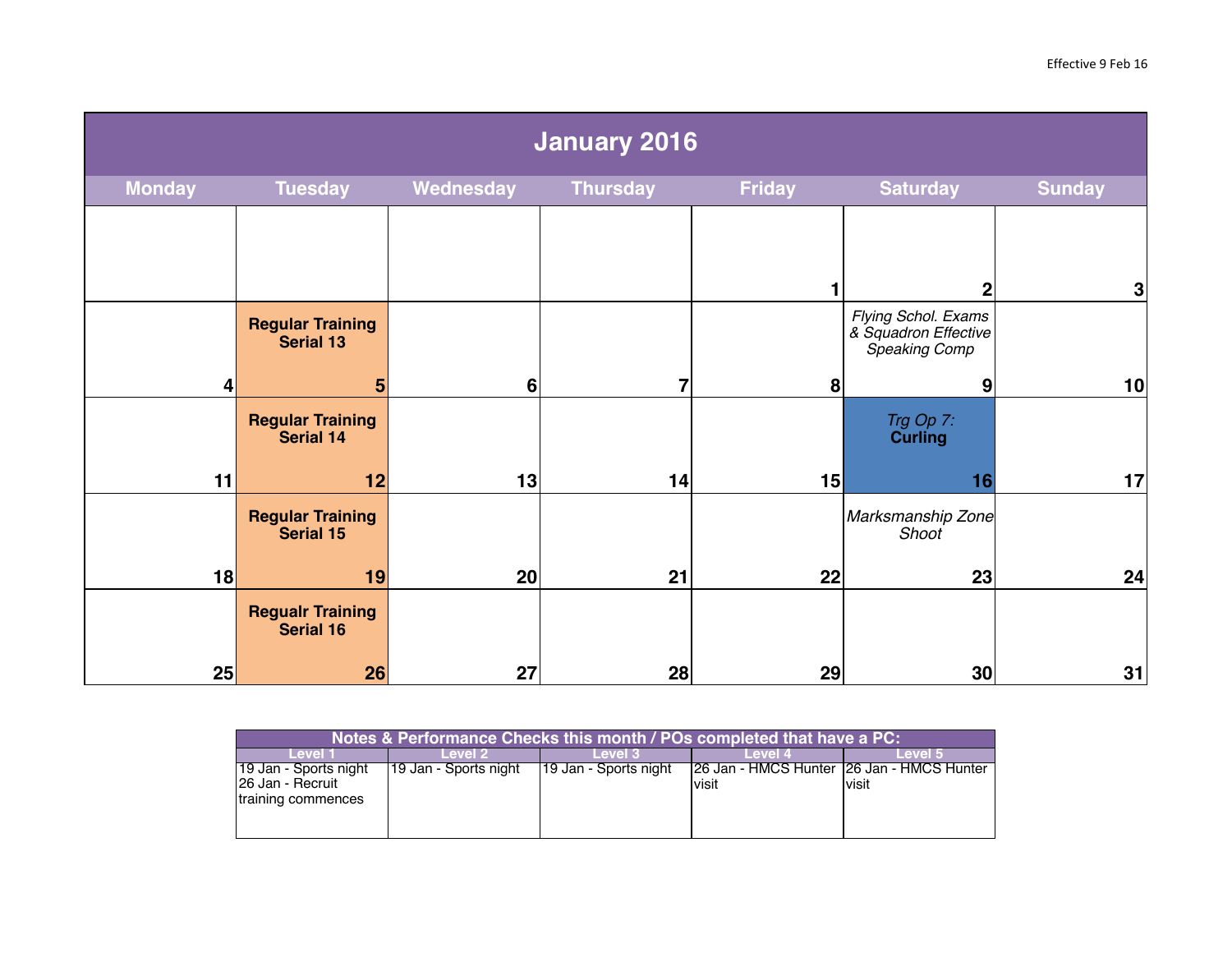| <b>February 2016</b>             |                                             |           |                                                        |               |                                      |                                   |  |  |
|----------------------------------|---------------------------------------------|-----------|--------------------------------------------------------|---------------|--------------------------------------|-----------------------------------|--|--|
| <b>Monday</b>                    | <b>Tuesday</b>                              | Wednesday | <b>Thursday</b>                                        | <b>Friday</b> | <b>Saturday</b>                      | <b>Sunday</b>                     |  |  |
| IACE & SCdt apps<br>due FORTRESS | <b>Regular Training</b><br><b>Serial 17</b> |           |                                                        |               | <b>National CTC</b><br>interviews    |                                   |  |  |
|                                  | $\mathbf{2}$                                | 3         | 4                                                      | 5             | 6                                    | 7                                 |  |  |
|                                  | <b>Regular Training</b><br><b>Serial 18</b> |           |                                                        |               |                                      |                                   |  |  |
| 8                                | 9                                           | 10        | 11                                                     | 12            | 13                                   | 14                                |  |  |
| Pasta Dinner<br>Air Force Club   | <b>Regular Training</b><br><b>Serial 19</b> |           | Sr NCO CO's pde<br>prep -- Tilston<br><b>Armouries</b> |               | <b>DND First Aid</b>                 | <b>DND First Aid</b>              |  |  |
| 15                               | 16                                          | 17        | 18                                                     | 19            | 20                                   | 21                                |  |  |
|                                  | <b>Regular Training</b><br><b>Serial 20</b> |           |                                                        |               | Trg Op 8:<br><b>Recruit Workshop</b> | Regional CTC apps<br>due FORTRESS |  |  |
| 22                               | 23                                          | 24        | 25                                                     | 26            | 27                                   | 28                                |  |  |
|                                  |                                             |           |                                                        |               |                                      |                                   |  |  |
| 29                               |                                             |           |                                                        |               |                                      |                                   |  |  |

| Notes & Performance Checks this month / POs completed that have a PC: |  |  |                        |  |  |  |  |  |  |
|-----------------------------------------------------------------------|--|--|------------------------|--|--|--|--|--|--|
|                                                                       |  |  | <b>ENAL</b>            |  |  |  |  |  |  |
|                                                                       |  |  | 116 Feb - PO 409 ENDST |  |  |  |  |  |  |
|                                                                       |  |  |                        |  |  |  |  |  |  |
|                                                                       |  |  |                        |  |  |  |  |  |  |
|                                                                       |  |  |                        |  |  |  |  |  |  |
|                                                                       |  |  |                        |  |  |  |  |  |  |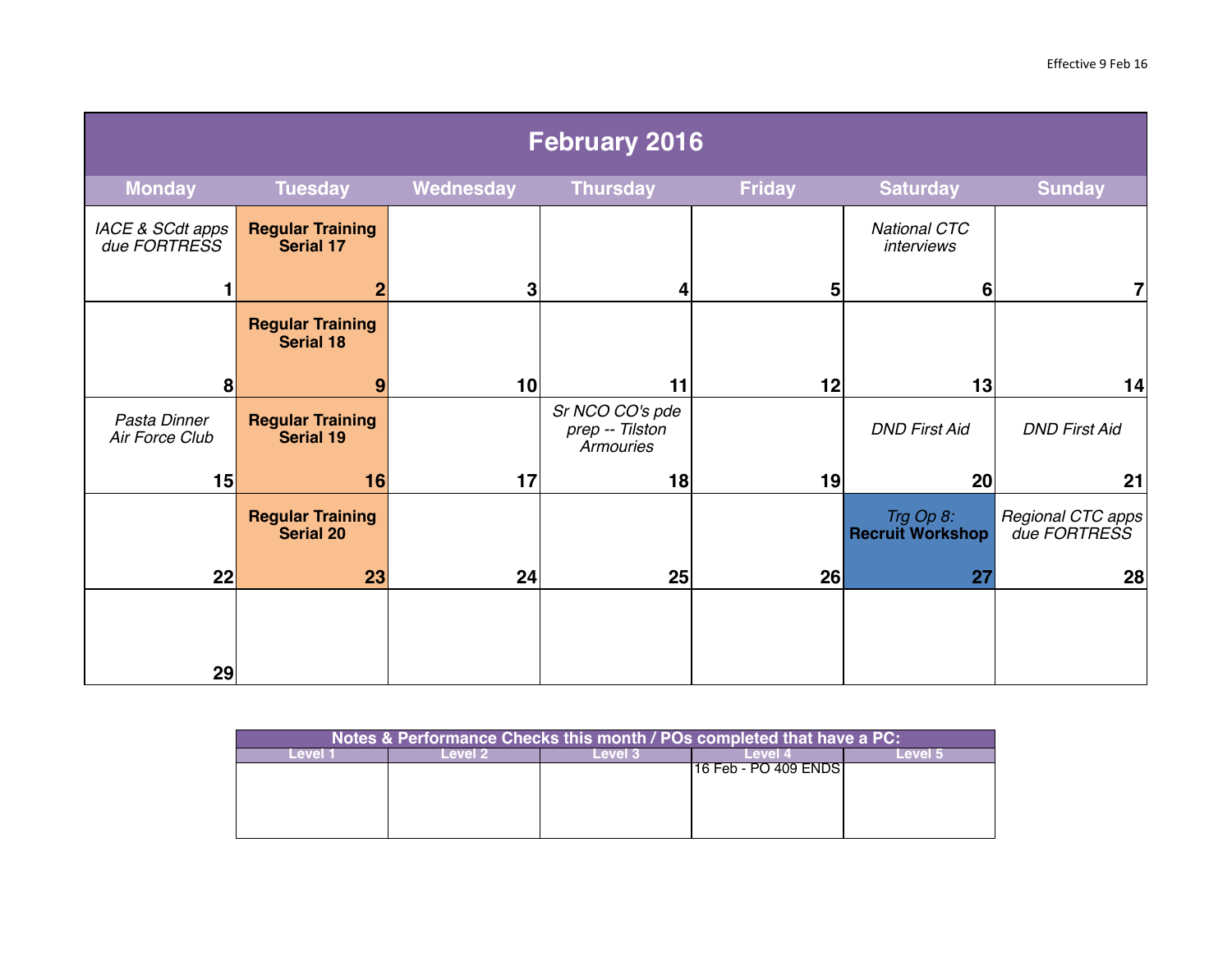| <b>March 2016</b> |                                                                       |                  |                 |               |                 |                              |
|-------------------|-----------------------------------------------------------------------|------------------|-----------------|---------------|-----------------|------------------------------|
| <b>Monday</b>     | <b>Tuesday</b>                                                        | Wednesday        | <b>Thursday</b> | <b>Friday</b> | <b>Saturday</b> | <b>Sunday</b>                |
|                   | <b>Regular Training</b><br><b>Serial 21</b>                           |                  |                 |               |                 | <b>WO Boards</b><br>0900 hrs |
|                   |                                                                       | 2 <sub>l</sub>   | 3               | 4             | 5 <sup>1</sup>  | $6\phantom{1}6$              |
| CO's Parade #2    | <b>Cadet Community</b><br><b>Night</b>                                |                  |                 |               |                 |                              |
| $\overline{7}$    | 8                                                                     | $\boldsymbol{9}$ | 10 <sup>1</sup> | 11            | 12              | 13                           |
|                   | Stand-Down #<br><b>Trg Op</b><br>3 March<br>9: Sports<br><b>Break</b> |                  |                 |               |                 |                              |
| 14                | 15                                                                    | 16               | 17              | 18            | 19              | 20                           |
|                   | <b>Regular Training</b><br><b>Serial 22</b>                           |                  |                 | Good Friday   |                 | Easter                       |
| 21                | 22                                                                    | 23               | 24              | 25            | 26              | 27                           |
|                   | <b>Regular Training</b><br><b>Serial 23</b>                           |                  |                 |               |                 |                              |
| 28                | 29                                                                    | 30 <sup>2</sup>  | 31              |               |                 |                              |

| Performance Checks this month <b>/POs completed that have a PC</b> : |                       |                                          |                       |                       |  |  |  |  |
|----------------------------------------------------------------------|-----------------------|------------------------------------------|-----------------------|-----------------------|--|--|--|--|
| Level 1                                                              | Level 2               | Level 3                                  | Level 4               | Level 5               |  |  |  |  |
| 22 Mar - Sports night                                                | 22 Mar - Sports night | 18 Mar - PC 309<br>22 Mar - Sports night | 22 Mar - Sports night | 22 Mar - Sports night |  |  |  |  |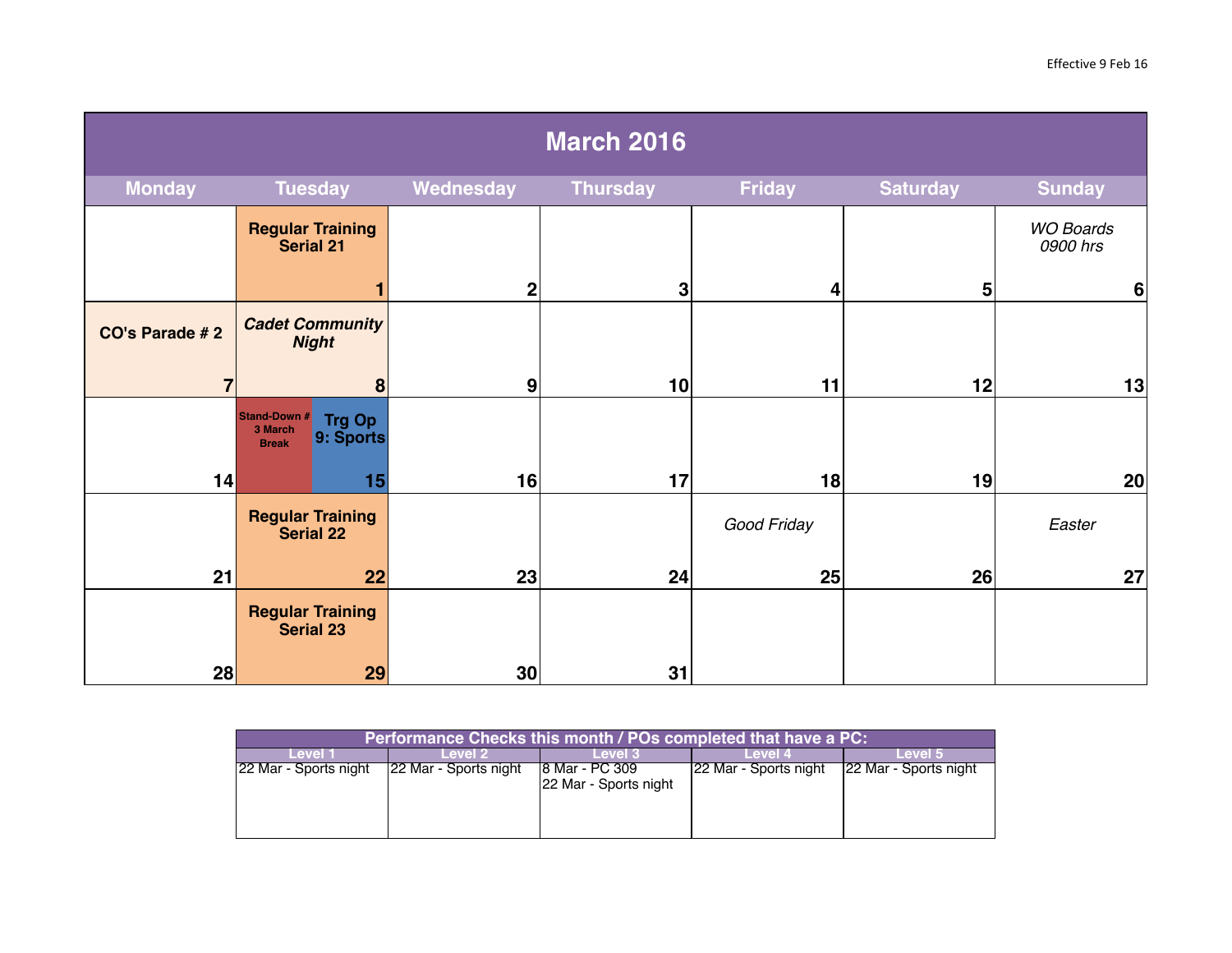| <b>April 2016</b> |                                             |           |                 |                       |                                                 |                                                   |
|-------------------|---------------------------------------------|-----------|-----------------|-----------------------|-------------------------------------------------|---------------------------------------------------|
| <b>Monday</b>     | <b>Tuesday</b>                              | Wednesday | <b>Thursday</b> | <b>Friday</b>         | <b>Saturday</b>                                 | <b>Sunday</b>                                     |
|                   |                                             |           |                 |                       | $\mathbf 2$                                     | 3                                                 |
|                   | <b>Regular Training</b><br><b>Serial 24</b> |           |                 |                       | Trg Op 2:<br><b>Astronomy Night</b>             |                                                   |
| 4                 | 5                                           | 6         | 7               | 8                     | 9                                               | 10                                                |
|                   | <b>Regular Training</b><br><b>Serial 25</b> |           |                 |                       |                                                 | Trg Op 10:<br><b>Community</b><br><b>Outreach</b> |
| 11                | 12                                          | 13        | 14              | 15                    | 16                                              | 17                                                |
|                   | <b>Regular Training</b><br><b>Serial 26</b> |           |                 | <b>Spring Tag Day</b> | <b>Spring Tag Day</b>                           | <b>Spring Tag Day</b>                             |
| 18                | 19                                          | 20        | 21              | 22                    | 23                                              | 24                                                |
|                   | CO's Parade #3                              |           |                 |                       | <b>Windsor Regiment</b><br><b>Cadet Trg Day</b> |                                                   |
| 25                | 26                                          | 27        | 28              | 29                    | 30                                              |                                                   |

| Notes & Performance Checks this month / POs completed that have a PC: |                       |                       |                       |                       |  |  |  |
|-----------------------------------------------------------------------|-----------------------|-----------------------|-----------------------|-----------------------|--|--|--|
| Level 1                                                               | Level 2               | l evel 3              | Level 4               | Level 5               |  |  |  |
| 19 Apr - Sports night                                                 | 19 Apr - Sports night | 19 Apr - Sports night | 19 Apr - Sports night | 19 Apr - Sports night |  |  |  |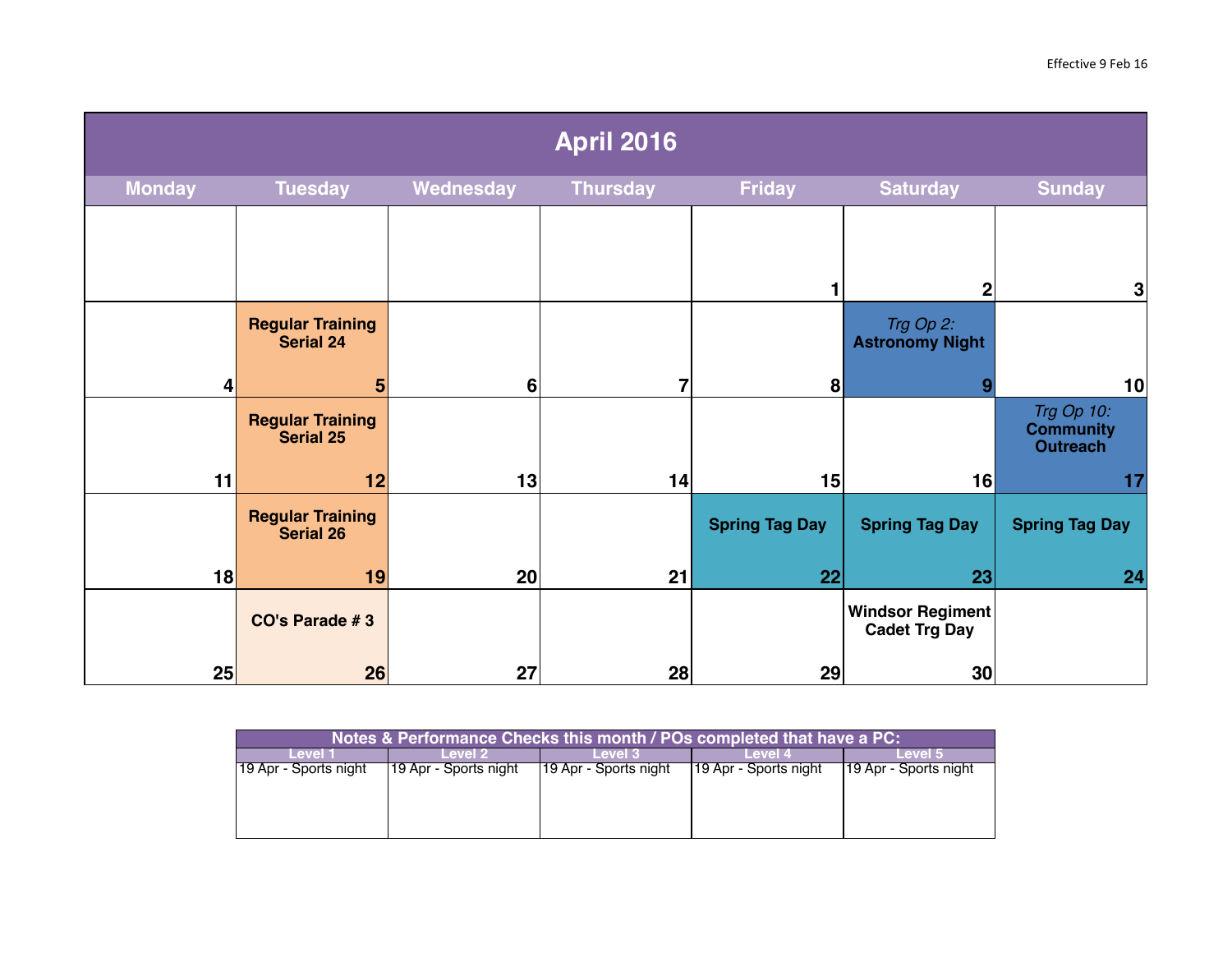| <b>May 2016</b>  |                                             |           |                 |                                    |                                                                      |                                                |
|------------------|---------------------------------------------|-----------|-----------------|------------------------------------|----------------------------------------------------------------------|------------------------------------------------|
| <b>Monday</b>    | <b>Tuesday</b>                              | Wednesday | <b>Thursday</b> | <b>Friday</b>                      | <b>Saturday</b>                                                      | <b>Sunday</b>                                  |
|                  |                                             |           |                 |                                    |                                                                      | <b>Battle of the</b><br><b>Atlantic Parade</b> |
|                  |                                             |           |                 |                                    |                                                                      |                                                |
|                  | <b>Regular Training</b><br><b>Serial 27</b> |           |                 |                                    | Trg Op 11:<br><b>Model Rocketry</b>                                  |                                                |
| $\mathbf{2}$     | 3                                           | 4         | 5               | 6                                  |                                                                      | 8                                              |
|                  | <b>Regular Training</b><br><b>Serial 28</b> |           |                 | <b>WOA Band and</b><br>Drill Comp. | <b>WOA Band</b><br><b>Gliding</b><br>and Drill<br>(all day)<br>Comp. | <b>WOA Band and</b><br>Drill Comp.             |
| $\boldsymbol{9}$ | 10                                          | 11        | 12              | 13                                 | 14                                                                   | 15                                             |
|                  | <b>Regular Training</b><br><b>Serial 29</b> |           |                 |                                    | Trg Op 13:<br><b>Bike trip</b>                                       |                                                |
| 16               | 17                                          | 1ŏ        | 19              | 20                                 | 21                                                                   | 22                                             |
| Victoria Day     | <b>Regular Training</b><br><b>Serial 30</b> |           |                 |                                    | <b>Regional Band &amp;</b><br><b>Drill Competition</b>               | <b>Gliding (all day)</b>                       |
| 23               | 24                                          | 25        | 26              | 27                                 | 28                                                                   | 29                                             |
|                  | <b>Regular Training</b><br><b>Serial 31</b> |           |                 |                                    |                                                                      |                                                |
| 30               | 31                                          |           |                 |                                    |                                                                      |                                                |

| Notes & Performance Checks this month / POs completed that have a PC: |                 |                   |                                 |                 |  |  |  |
|-----------------------------------------------------------------------|-----------------|-------------------|---------------------------------|-----------------|--|--|--|
| Level 1                                                               | Level 2.        | Level 3           | Level 4                         | Level 5         |  |  |  |
| 24 May - Sports                                                       | 24 May - Sports | [24 May - Sports] | 17 May - AVN test               | 24 May - Sports |  |  |  |
| 31 May - CFA                                                          | 31 May - CFA    | 31 May - CFA      | 24 May - Sports<br>31 May - CFA | 31 May - CFA    |  |  |  |